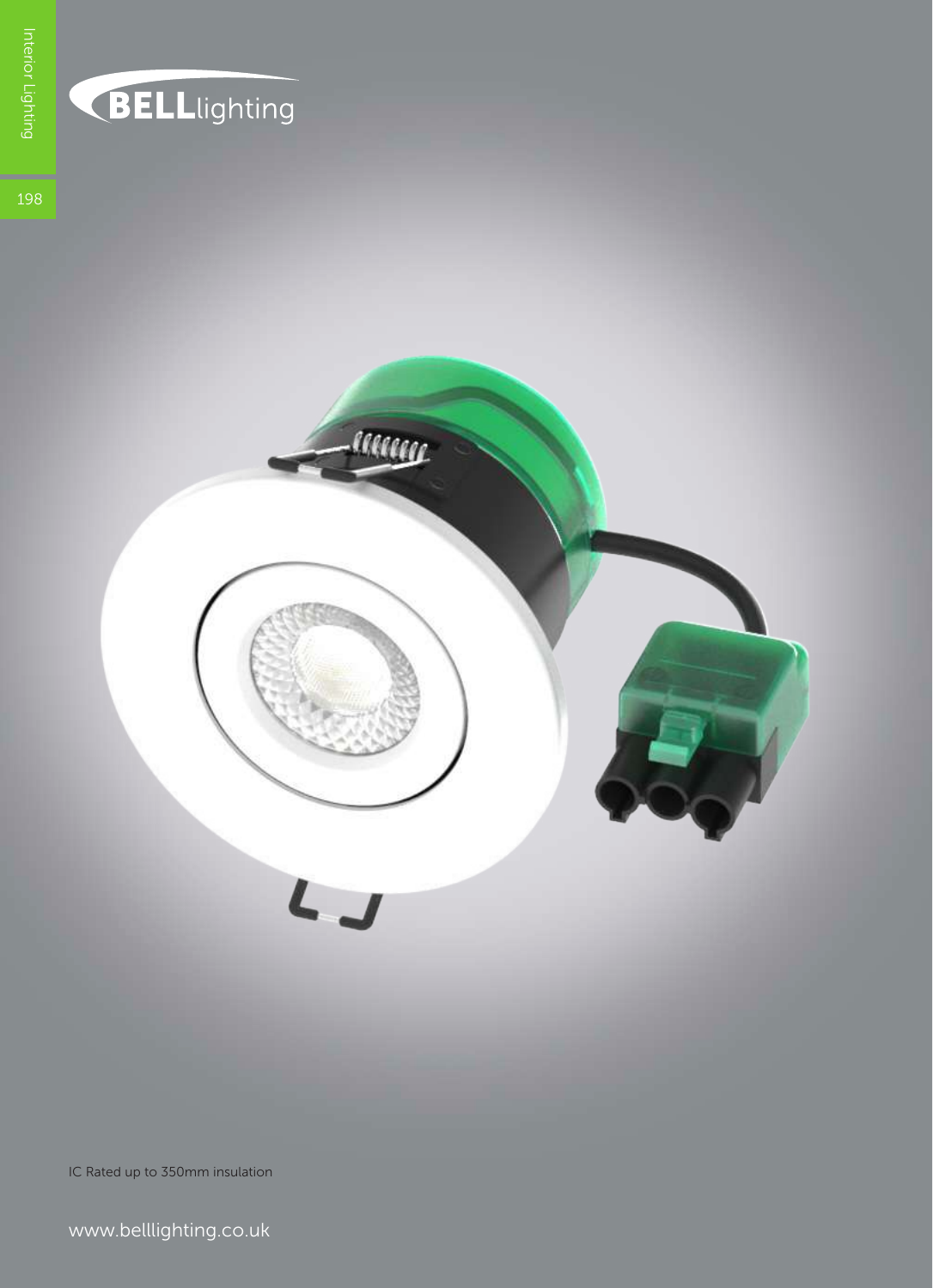199



## Integrated LED Centre Tilt Downlight

The Centre Tilt version of our CCT Downlight has all the benefits of our fixed CCT Downlight, combined with the added functionality centre tilt lens. Colour selectable as standard with a 7 year guarantee.

- Firestay Certification: 30, 60 and 90 minute solid joist ceilings, 30 minute I-Joist & Metal Web ceiling systems
- IP65
- Front CCT switch
- 6 in 1 Fixture, 3 colour temperatures, 2 bezels
- Includes satin & white magnetic bezels
- Part B/C/E compliant
- IC rated



LMR80: Maximum 20% of lumen depreciation over rated hours. B10: Maximum 10% of fittings failure rate over rated hours



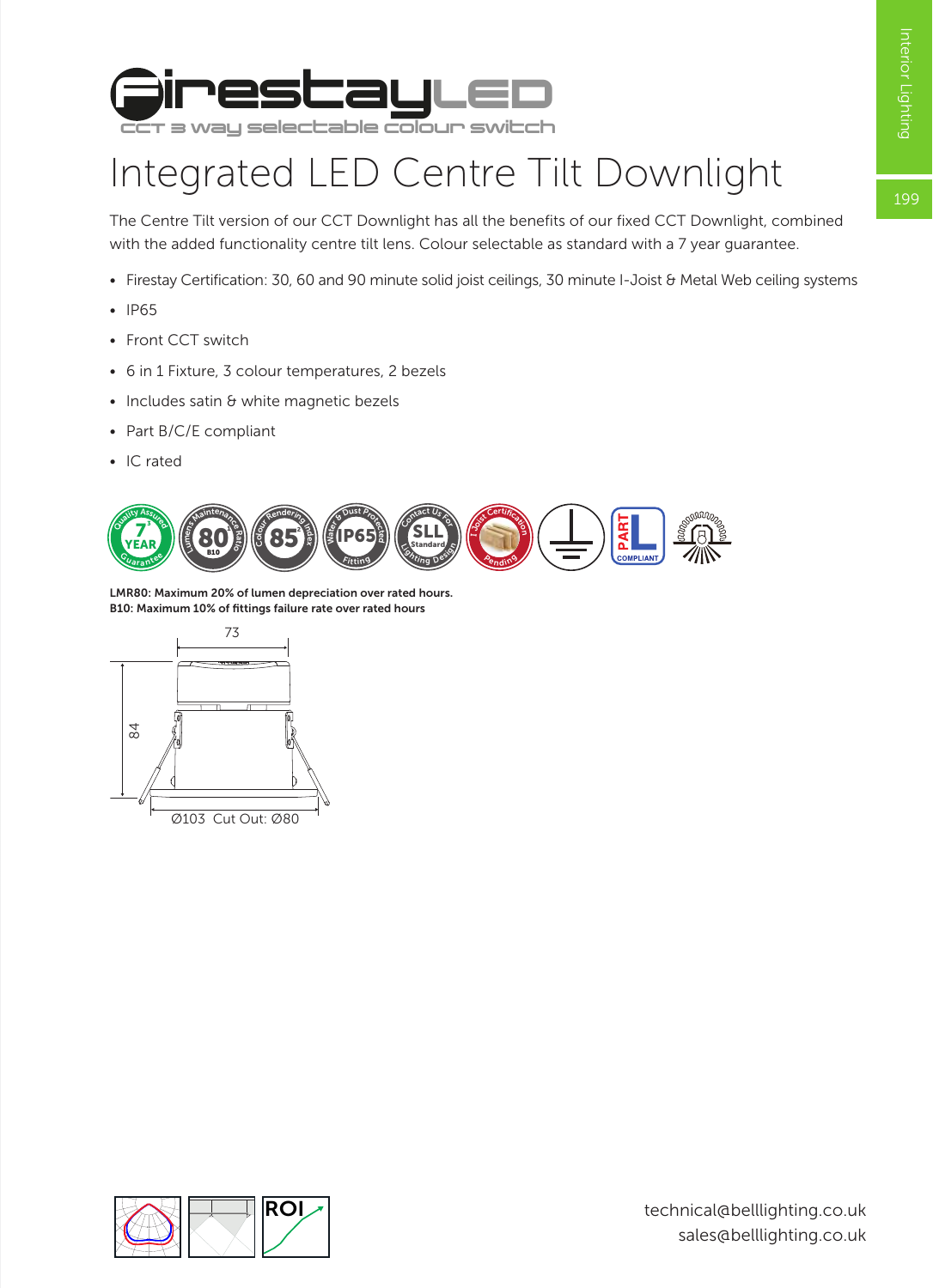200



## Integrated LED Centre Tilt Downlight

The Firestay LED CCT has an easily accessible colour selectable switch located under the bezel on the front of the downlights. Simply move the switch to select your colour temperature option.